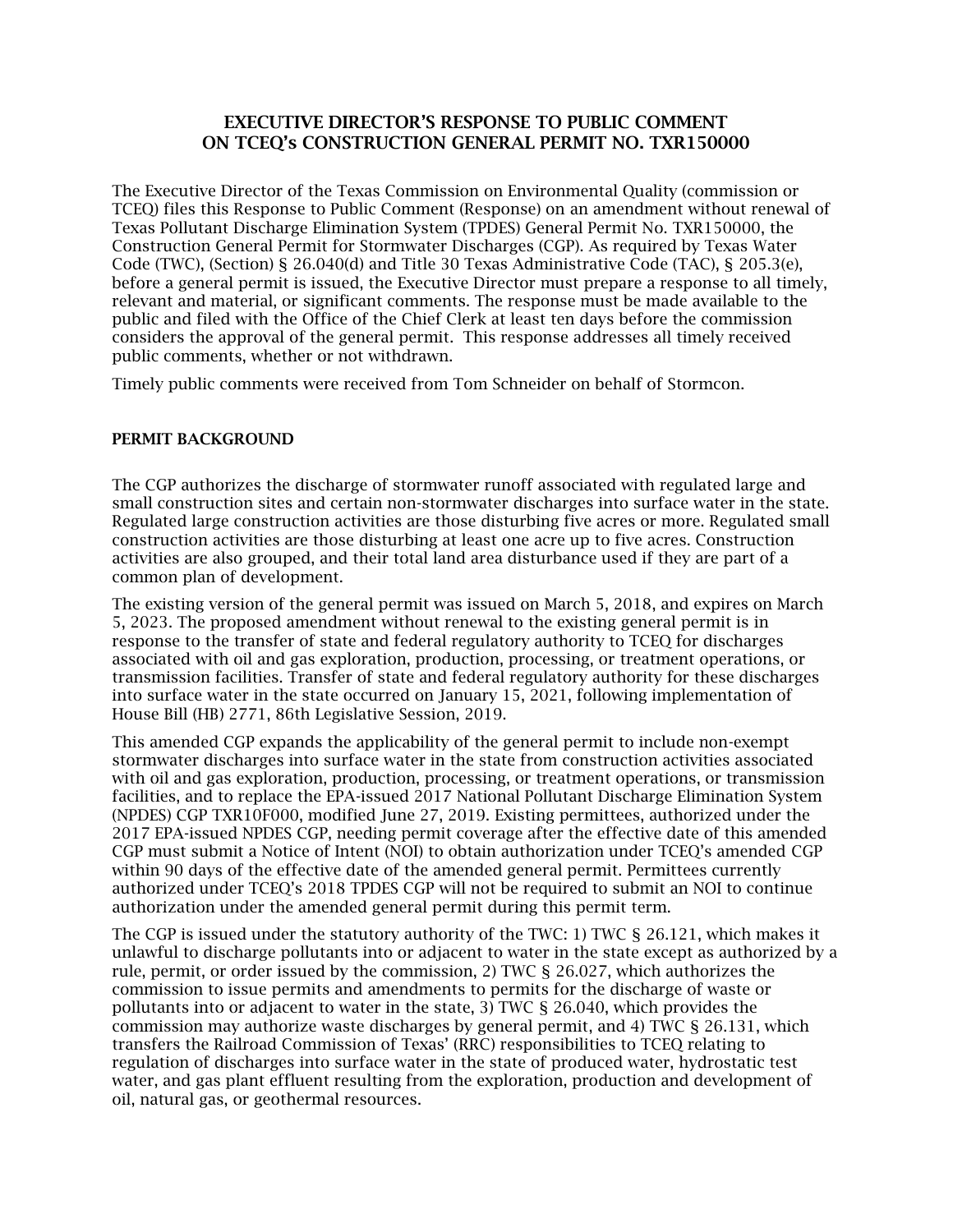The federal stormwater regulations, Phase I, for discharges from large construction activities are located in the federal rules at Part 40 Code of Federal Regulations (CFR) § 122.26, which were adopted by reference by TCEQ in 30 TAC § 281.25(a). The Phase II small construction site regulations are located in the federal rules at 40 CFR §  $122.26(a)(9)(i)(B)$  and (c), which were adopted by reference by TCEQ at 30 TAC § 281.25(a)(4). Subsequently, effluent guidelines for construction activities were adopted in 40 CFR Part 450 and adopted by TCEQ by reference in 30 TAC § 305.541 and were incorporated starting with the 2013 CGP.

### PROCEDURAL BACKGROUND

TCEQ published notice of the draft general permit to solicit public comment in *Houston Chronicle*, and the *Texas Register* on September 24, 2021. The public comment period ended on October 25, 2021.

## COMMENTS AND RESPONSES

Comment: Stormcon commented "The definition of produced water in TAC 30 Part 1 §7.117 seems to encompass all wastewater associated with oil and gas exploration, development, and production, excluding hydrostatic test waster and gas plant effluent while the traditional meaning of produced water is much narrower and is in line with the definition in SB 601. "Produced water" means naturally occurring water that emerges from the ground during the production of oil or gas. While this new definition greatly expands the reach of HB 2771 the three qualifiers of being associated with "exploration, development and production" limit the authority that the TCEQ is given in HB 2771 to only the wastewaters that are associated with exploration, development, and production. Any wastewater that is not associated with the exploration, development, and production have been excluded from this definition and therefore are not covered under HB 2771. Wastewaters associated with exploration, development, and production are exempt oil and gas activities with the non-exempt activities being the activities that are down stream from exploration, development, and production. The June 2021 stakeholders meeting the TCEQ response to question #3 made clear there is an existing standard that defines which oil and gas activities are associated with exploration, development and production and which activities are not. The activities that are downstream are the non-exempt activities. These activities are required to seek permit coverage for the stormwater discharges from the construction activities."

Stormcon also noted "When applying the definition in TAC 30 Part 1 §7.117 to HB 2771 the result would give the TCEQ the authority to permit any activity that resulted in the discharge of any wastewater into the waters of the state that are associated oil and gas exploration, development, and exploration. Which would include any stormwater runoff from construction from oil and gas activities that disturb over one acre or is part of a larger plan of development. Applying the definition in TAC 30 Part 1 §7.117 with HB 2771 authorization of authority to the TCEQ over any activity that would result and discharge of produced water it would then limit the TCEQ authority to those construction sites that are associate with oil and gas exploration, development, and production based on the definition that is being used to implement HB 2771 "as all wastewater associated with oil and gas exploration, development, and production activities, except hydrostatic test water and gas plant effluent, that is discharged into water in the state, including waste streams regulated by 40 CFR Part 435." The proposed amendment to the CGP 9. "The CWA § 402(l)(2) provides that stormwater discharges from construction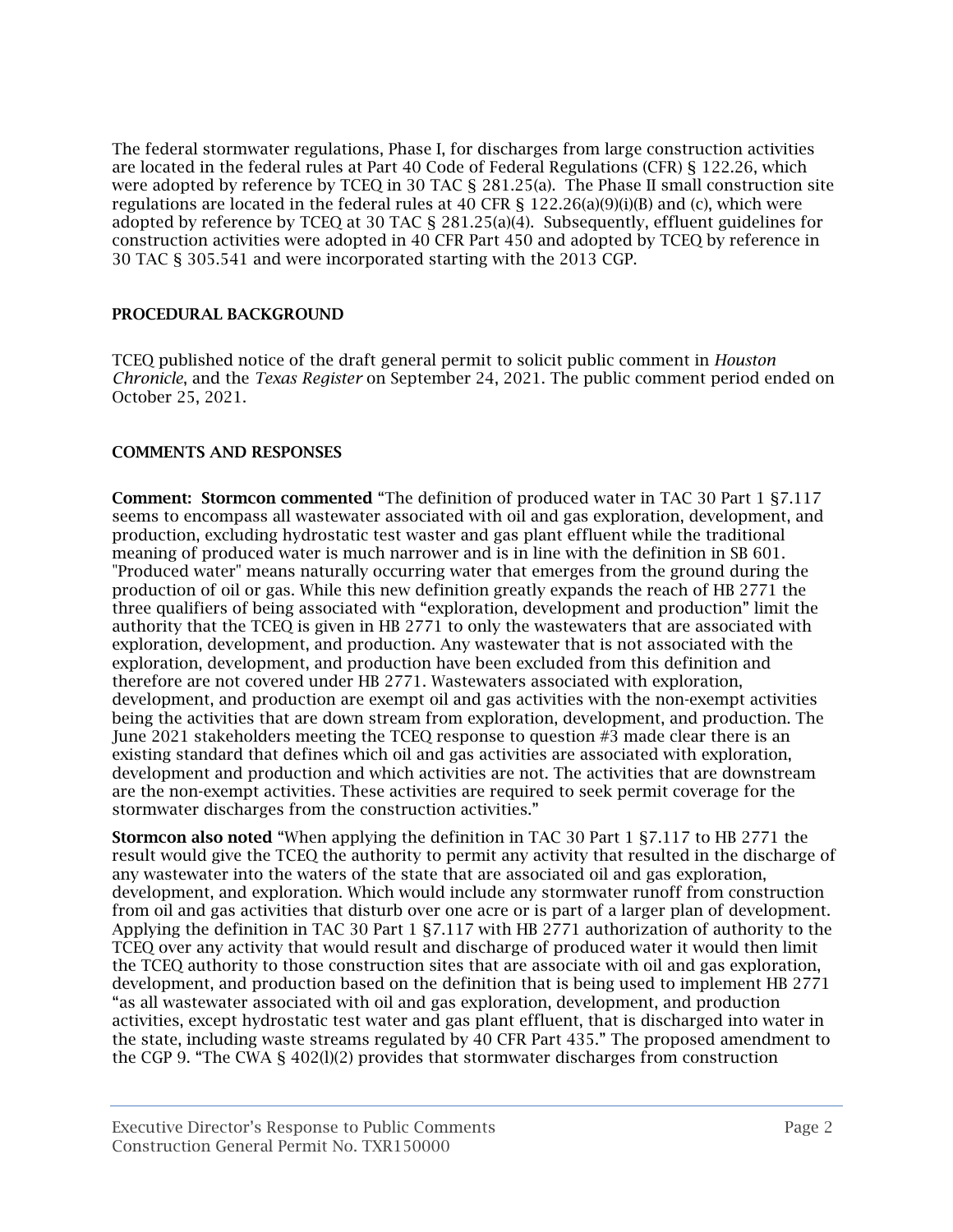activities related to oil and gas exploration, production, processing, or treatment, or transmission facilities are exempt from regulation under this permit.

Finally, Stormcon stated ""HB 2771 gives the TCEQ the authority to regulate any activity that would result in the discharge produced water, hydrostatic test water and gas effluent into waters of the state. A question was asked in the July meeting and how does construction storm water runoff fit into any of the three specifically listed wastewaters in HB 2771. The answer was the TCEQ interpretation of the definition of wastewater would include construction stormwater runoff. In TAC 30 Part 1 §7.117 (b).1.(B)(i) includes this sentence "For the purposes of TCEQ's implementation of Texas Water Code, §26.131, "produced water" is defined as all wastewater associated with oil and gas exploration, development, and production activities, except hydrostatic test water and gas plant effluent, that is discharged into water in the state, including waste streams regulated by 40 CFR Part 435."

Response: TCEQ will issue authorizations under the amended CGP to entities within its jurisdiction, including operators with non-exempt stormwater discharges into surface water in the state from construction activities associated with oil and gas exploration, production, processing, or treatment operations, or transmission facilities.

HB 2771 (86th Legislature) amended TWC § 26.131. The amendment to TWC §2 6.131 provides that the commission (TCEQ) "may issue permits for the discharge into water in this state of produced water, hydrostatic test water, and gas plant effluent resulting from the activities described by Subsection (a) on delegation to the commission of (NPDES) authority for those discharges." The intent of HB 2771 was to reduce the regulatory burden to applicants of obtaining two separate permits; a State only permit from the RRC and an NPDES permit from EPA. TCEQ sent a complete application requesting delegation of regulatory authority from EPA to the Texas Attorney General's Office in August 2020. The Attorney General's Office provided a statement of legal authority indicating that TCEQ has the necessary jurisdiction to regulate all oil and gas point source discharges to water in the state (*emphasis added*). The Governor's office submitted the application for TCEQ to obtain regulatory authority to the EPA on October 12, 2020, and EPA approved TCEQ's application on January 15, 2021. Additionally, the *Federal Register* notice of EPA's approval of Texas' delegation application provided "Authority: This action is taken under the authority of section 402(b) of the Clean Water Act as amended, 33 U.S.C. 1342(b). Pursuant to 40 CFR § 123.61(c), I hereby provide public notice of the EPA's final action approving the State of Texas' request for NPDES program authorization for discharges of produced water, hydrostatic test water, and gas plant effluent, otherwise known as oil and gas discharges, within the State." (*emphasis added*) (*Approval of the Application by the State of Texas for Partial National Pollutant Discharge Elimination System (NPDES) Program Authorization for Oil and Gas Discharges, 80 Fed. Reg. 9,332 (Feb. 12, 2021*)).

To implement HB 2771, TCEQ amended 30 TAC § 305.541(b) which provides that "For the purposes of the commission's implementation of Texas Water Code, § 26.131, "produced water" is defined as all wastewater associated with oil and gas exploration, development, and production activities, except hydrostatic test water and gas plant effluent, that is discharged into water in the state, including waste streams regulated by 40 CFR Part 435." To memorialize the change in regulatory authority, the TCEQ and the RRC amended their existing Memorandum of Understanding (30 TAC § 7.117 and 16 TAC § 3.30) effective July 15, 2020. The Memorandum of Understanding incorporates the 30 TAC § 305.541 (b) definition of produced water and defines the role of each agency in regulating stormwater discharges.

TCEQ issues general permit authorizations under the statewide stormwater CGP (TXR150000) for construction projects that disturb greater that five acres of soil. In order to obtain an authorization under the general permit, applicants are required to develop and implement a stormwater pollution prevention plan that is intended to be kept on site and submit an NOI to